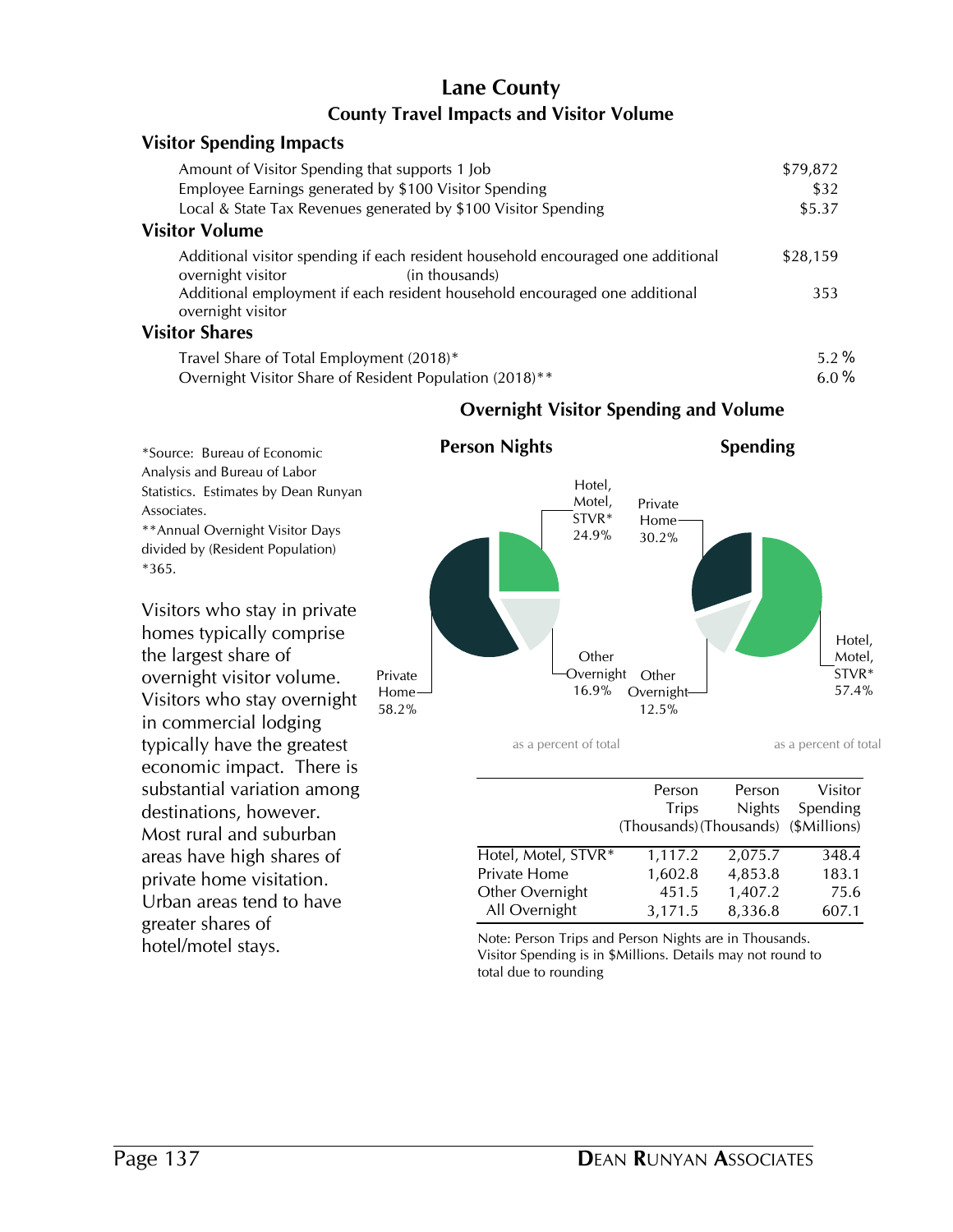| Lane                              |  |  |  |  |  |  |  |
|-----------------------------------|--|--|--|--|--|--|--|
| Direct Travel Impacts, 2003-2019p |  |  |  |  |  |  |  |

|                          |       |       |       |                            |                     |       | Avg. Annual Chg. |         |
|--------------------------|-------|-------|-------|----------------------------|---------------------|-------|------------------|---------|
| Spending (\$M)           | 2003  | 2010  | 2014  | 2017                       | 2018                | 2019  | $18-19$          | $10-19$ |
| Total (Current \$)       | 520.5 | 732.8 | 842.7 |                            | 950.81,024.11,040.6 |       | 1.6%             | 4.0%    |
| Other                    | 74.8  | 172.6 | 194.5 | 225.9                      | 258.3               | 257.7 | $-0.2%$          | 4.6%    |
| Visitor                  | 445.7 | 560.3 | 648.2 | 724.8                      | 765.8               | 782.9 | 2.2%             | 3.8%    |
| Non-transportation       | 380.3 | 448.8 | 532.5 | 607.3                      | 631.1               | 646.3 | 2.4%             | $4.1\%$ |
| Transportation           | 65.5  | 111.4 | 115.6 | 117.5                      | 134.7               | 136.6 | 1.4%             | 2.3%    |
| Earnings (\$M)           |       |       |       |                            |                     |       |                  |         |
| Earnings (Current \$)    | 126.2 | 167.9 | 220.0 | 273.7                      | 297.6               | 308.4 | 3.6%             | 7.0%    |
| <b>Employment (Jobs)</b> |       |       |       |                            |                     |       |                  |         |
| Employment               | 7,510 | 8,460 |       | 9,770 10,800 11,110 11,140 |                     |       | 0.2%             | $3.1\%$ |
| Tax Revenue (\$M)        |       |       |       |                            |                     |       |                  |         |
| Total (Current \$)       | 18.2  | 23.9  | 31.1  | 39.2                       | 41.5                | 42.1  | 1.5%             | 6.5%    |
| Local                    | 5.8   | 7.8   | 10.5  | 13.0                       | 13.6                | 13.6  | $-0.1\%$         | 6.3%    |
| State                    | 12.4  | 16.1  | 20.6  | 26.2                       | 27.9                | 28.5  | 2.3%             | 6.6%    |

**Other spending** includes resident air travel, travel arrangement and reservation services, and convention and trade show organizers. **Non-transportation visitor spending** includes accommodations, food services, retail, food stores, and arts, entertainment & recreation. **Visitor transportation spending** includes private auto, auto rental, other local ground transportation and one-way airfares.

**Earnings** include wages & salaries, earned benefits and proprietor income.

**Employment** includes all full- and part-time employment of payroll employees and proprietors. **Local tax revenue** includes lodging taxes, auto rental taxes and airport passenger facility charges paid by visitors.

**State tax revenue** includes lodging, and motor fuel tax payments of visitors, and the income tax payments attributable to the travel industry income of businesses and employees.

**Federal tax revenue** includes motor fuel excise taxes and airline ticket taxes paid by visitors, and the payroll and income taxes attributable to the travel industry income of employees and businesses.

Historical revisions have been made to correct for the assignment of visitor air travel to the other travel category total. This correction does not effect economic impact totals.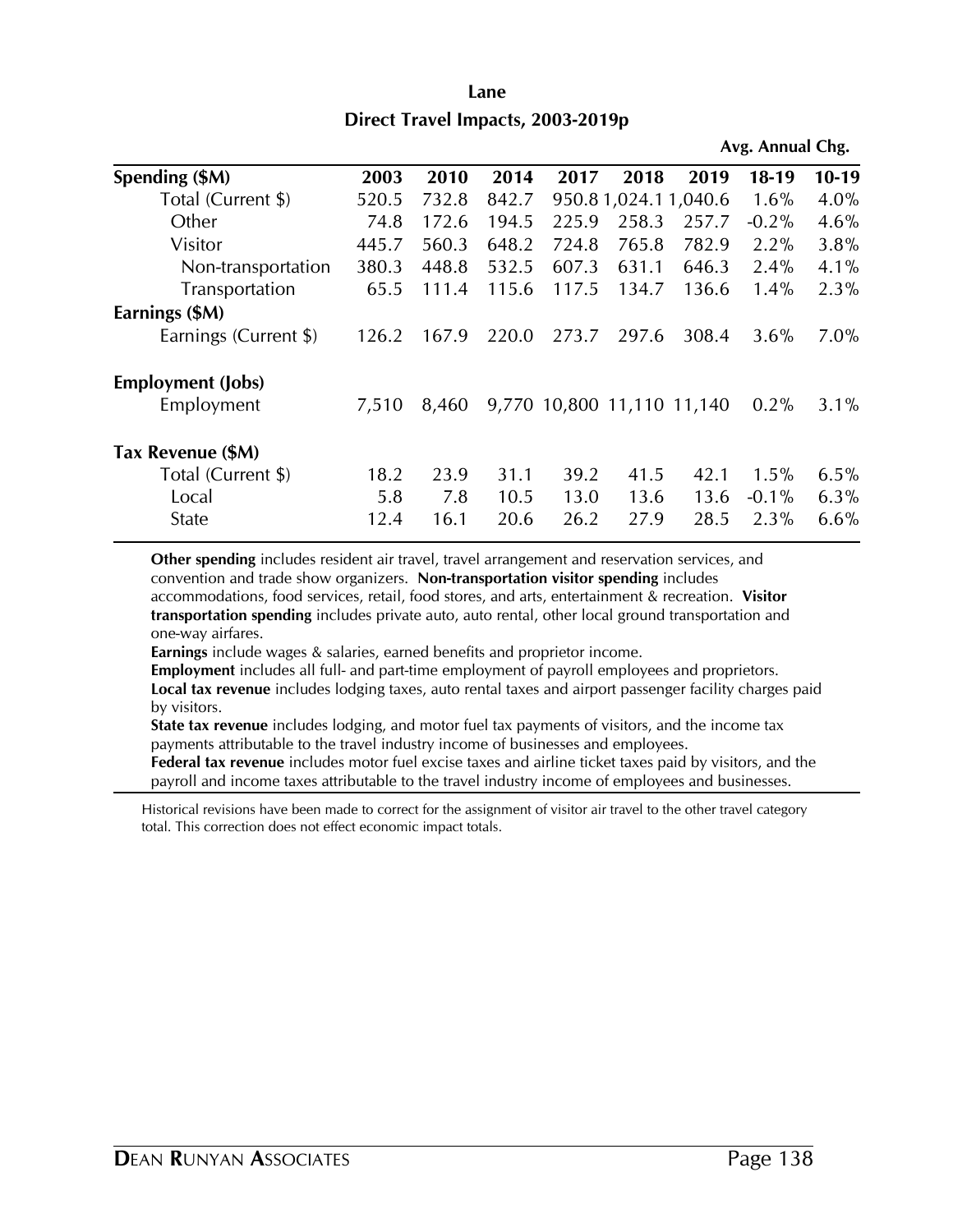#### **Lane County**

# **Travel Impacts, 2003-2019p**

| <b>Total Direct Travel Spending (\$Million)</b>                                                                                                                                                                                                                                    |                                                                                        |                                                                                        |                                                                                         |                                                                                        |                                                                                          |                                                                                          |                                                                                           |                                                                                           |
|------------------------------------------------------------------------------------------------------------------------------------------------------------------------------------------------------------------------------------------------------------------------------------|----------------------------------------------------------------------------------------|----------------------------------------------------------------------------------------|-----------------------------------------------------------------------------------------|----------------------------------------------------------------------------------------|------------------------------------------------------------------------------------------|------------------------------------------------------------------------------------------|-------------------------------------------------------------------------------------------|-------------------------------------------------------------------------------------------|
| <b>Destination Spending</b><br>Other Travel*<br><b>Total</b>                                                                                                                                                                                                                       | 2003<br>445.7<br>74.8<br>520.5                                                         | 2006<br>522.0<br>132.3<br>654.3                                                        | 2008<br>564.4<br>152.6<br>717.0                                                         | 2010<br>560.3<br>172.6<br>732.8                                                        | 2014<br>648.2<br>194.5<br>842.7                                                          | 2017<br>724.8<br>225.9<br>950.8                                                          | 2018<br>765.8<br>258.3<br>1,024.1                                                         | 2019<br>782.9<br>257.7<br>1,040.6                                                         |
|                                                                                                                                                                                                                                                                                    |                                                                                        |                                                                                        |                                                                                         |                                                                                        |                                                                                          |                                                                                          |                                                                                           |                                                                                           |
| <b>Visitor Spending By Commodity Purchased (\$Million)</b>                                                                                                                                                                                                                         |                                                                                        |                                                                                        |                                                                                         |                                                                                        |                                                                                          |                                                                                          |                                                                                           |                                                                                           |
|                                                                                                                                                                                                                                                                                    | 2003                                                                                   | 2006                                                                                   | 2008                                                                                    | 2010                                                                                   | 2014                                                                                     | 2017                                                                                     | 2018                                                                                      | 2019                                                                                      |
| Accommodations<br>Arts, Ent. & Rec.<br><b>Food Service</b><br><b>Food Stores</b><br>Local Tran. & Gas<br><b>Retail Sales</b><br>Visitor Air Tran.<br><b>Total</b><br><b>Industry Earnings Generated by Travel Spending (\$Million)</b><br>Accom. & Food Serv.<br>Arts, Ent. & Rec. | 63.3<br>70.0<br>116.9<br>46.4<br>42.9<br>83.6<br>22.5<br>445.7<br>2003<br>77.8<br>20.5 | 82.8<br>75.6<br>135.1<br>49.3<br>62.1<br>86.9<br>30.2<br>522.0<br>2006<br>92.7<br>22.1 | 98.3<br>77.1<br>145.4<br>56.3<br>75.3<br>84.4<br>27.6<br>564.4<br>2008<br>106.1<br>26.0 | 88.1<br>74.2<br>147.2<br>54.8<br>62.9<br>84.5<br>48.6<br>560.3<br>2010<br>99.7<br>23.6 | 112.2<br>83.0<br>179.0<br>65.0<br>75.8<br>93.3<br>39.8<br>648.2<br>2014<br>127.2<br>30.0 | 142.1<br>90.3<br>209.1<br>68.2<br>68.5<br>97.6<br>49.0<br>724.8<br>2017<br>158.2<br>34.8 | 141.3<br>94.3<br>224.0<br>70.6<br>81.3<br>101.0<br>53.3<br>765.8<br>2018<br>169.2<br>37.6 | 142.5<br>95.8<br>233.6<br>72.2<br>81.6<br>102.1<br>55.0<br>782.9<br>2019<br>178.4<br>39.6 |
| Ground Tran.<br>Other Travel*<br>Retail**<br><b>Total</b>                                                                                                                                                                                                                          | 3.1<br>9.0<br>15.8<br>126.2                                                            | 3.5<br>20.7<br>16.8<br>155.8                                                           | 3.6<br>24.3<br>17.9<br>178.0                                                            | 3.4<br>24.0<br>17.4<br>167.9                                                           | 3.8<br>38.9<br>20.2<br>220.0                                                             | 4.3<br>53.3<br>23.1<br>273.7                                                             | 4.9<br>61.8<br>24.2<br>297.6                                                              | 5.2<br>60.4<br>24.7<br>308.4                                                              |
| <b>Industry Employment Generated by Travel Spending (Jobs)</b>                                                                                                                                                                                                                     |                                                                                        |                                                                                        |                                                                                         |                                                                                        |                                                                                          |                                                                                          |                                                                                           |                                                                                           |
| Accom. & Food Serv.<br>Arts, Ent. & Rec.<br>Ground Tran.<br>Other Travel*<br>Retail**<br><b>Total</b>                                                                                                                                                                              | 2003<br>4,300<br>1,940<br>140<br>350<br>780<br>7,510                                   | 2006<br>4,610<br>2,070<br>140<br>780<br>780<br>8,380                                   | 2008<br>5,050<br>2,430<br>130<br>860<br>810<br>9,290                                    | 2010<br>4,590<br>2,220<br>120<br>770<br>760<br>8,460                                   | 2014<br>5,300<br>2,420<br>120<br>1,100<br>840<br>9,770                                   | 2017<br>5,920<br>2,580<br>120<br>1,310<br>880<br>10,800                                  | 2018<br>6,030<br>2,620<br>130<br>1,450<br>890<br>11,110                                   | 2019<br>6,150<br>2,630<br>130<br>1,340<br>890<br>11,140                                   |
| Tax Receipts Generated by Travel Spending (\$Million)                                                                                                                                                                                                                              |                                                                                        |                                                                                        |                                                                                         |                                                                                        |                                                                                          |                                                                                          |                                                                                           |                                                                                           |
| <b>Local Tax Receipts</b>                                                                                                                                                                                                                                                          | 2003<br>5.8                                                                            | 2006<br>7.7                                                                            | 2008<br>8.5                                                                             | 2010<br>7.8                                                                            | 2014<br>10.5                                                                             | 2017<br>13.0                                                                             | 2018<br>13.6                                                                              | 2019<br>13.6                                                                              |
| <b>State Tax Receipts</b><br><b>Total</b>                                                                                                                                                                                                                                          | 12.4<br>18.2                                                                           | 15.4<br>23.2                                                                           | 17.0<br>25.5                                                                            | 16.1<br>23.9                                                                           | 20.6<br>31.1                                                                             | 26.2<br>39.2                                                                             | 27.9<br>41.5                                                                              | 28.5<br>42.1                                                                              |

Details may not add to total due to rounding. \* Other Travel includes ground transportation and air travel impacts for travel to other Oregon visitor destinations, travel arrangement services, and convention & trade show organizers.\*\* Retail includes gasoline.

Historical revisions have been made to correct for the assignment of visitor air travel to the other travel category total. This correction does not effect economic impact totals.